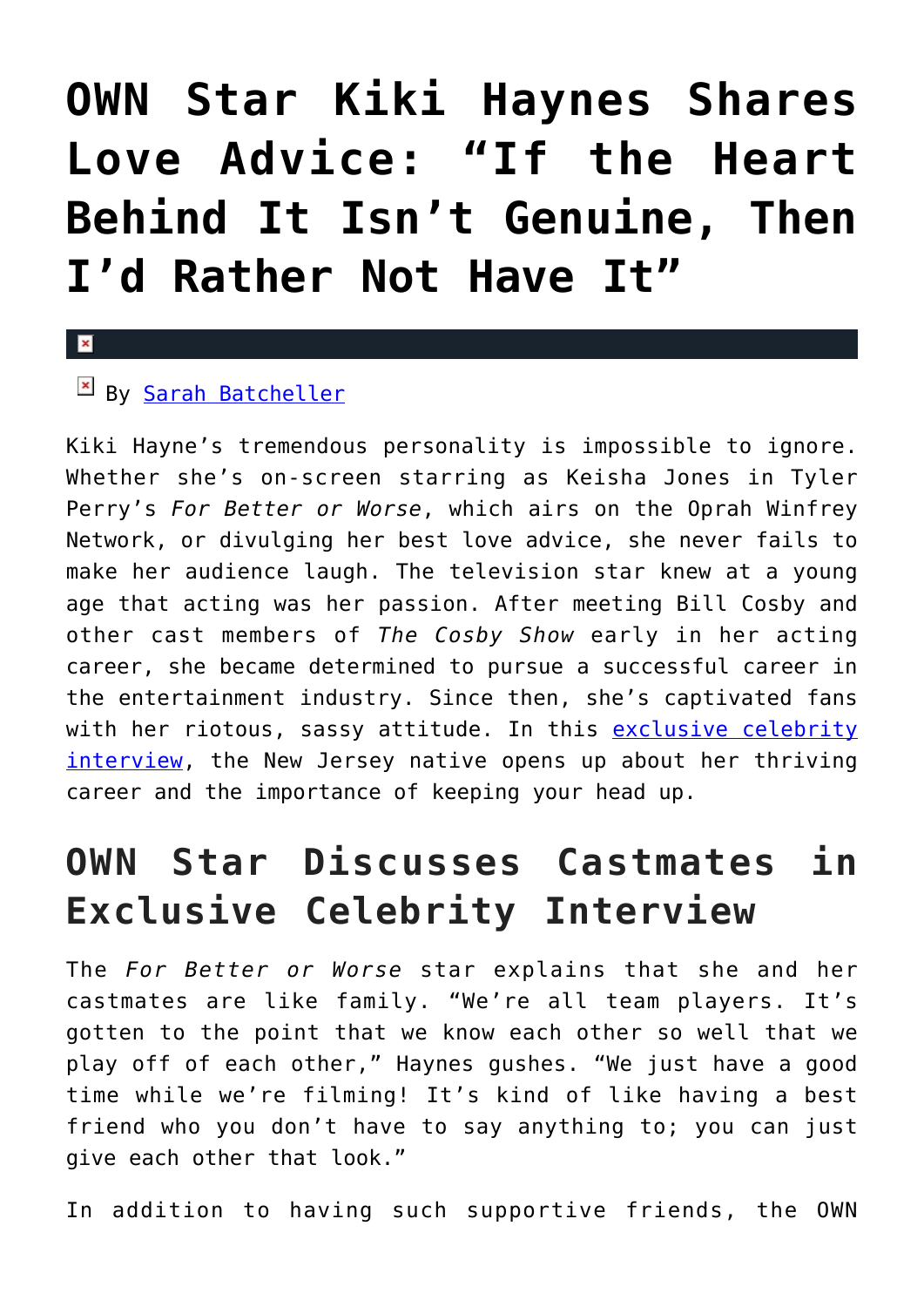star names her faith as being what helps her keep her head up during tough times. "It is everything," she says of her beliefs. "This business will tear you apart. There are always more actors than there is work, so everybody's trying to get those two or three roles. My faith in God makes me feel a comfort that, when I don't get a role, no matter how great I was or how hard I worked on the audition, it just wasn't meant for me. A lot of people think, 'What did I do wrong?' It's not that you did something wrong; it just wasn't meant for you. I know for a fact that my faith taught me that  $-$  it keeps me sane!"

**Related Link:** [Girl's Night Movie Pick of the Week: 'The Single](http://cupidspulse.com/71218/girls-night-movie-the-single-moms-club/) [Moms Club'](http://cupidspulse.com/71218/girls-night-movie-the-single-moms-club/)

When it comes to her *For Better or Worse* character, Haynes admits that Keisha is very different from her true self and draws her inspiration to play a villainous woman not only from people she's known in real life but from reality TV as well. "I've met people like Keisha before! They're not necessarily friends of mine, but I've been in settings where I've witnessed people bring on the drama," she reveals. "And I've watched reality TV shows like *Bad Girls Club* and *Basketball Wives.* I look at the drama they bring and use those kinds of mannerisms for Keisha. It's so much fun!

"But I also find a truthful side to her because I wanted the audience to still have a heart for her," she adds. "She is a lot of trouble, but underneath is a woman who's hurt."

### **Kiki Haynes Offers Old-Fashioned Love Advice**

Haynes's sweet disposition is evident in her outlook on love. Like many single celebrity women, she describes herself as a "renaissance woman" but still values chivalry when it comes to dating. In our exclusive celebrity interview, she points out,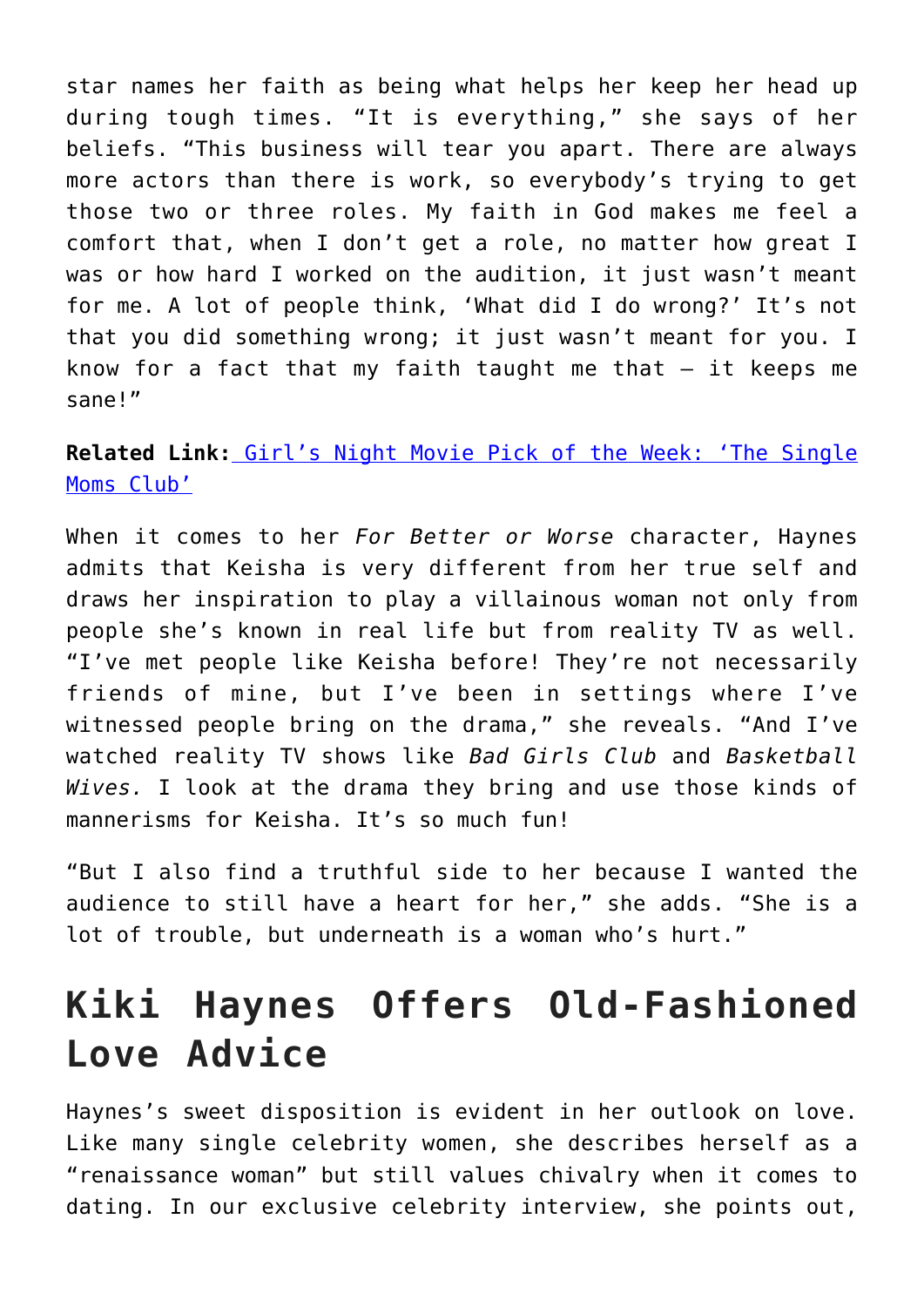"I have a modern outlook that women should be in more powerful positions and be able to be independent, but I still like tradition in my dating life. I like old-school courtship. I want a guy to actually come and ring the doorbell and open the car door for me. I also like it when guys ask me about me; I've been on dates when guys talk more about themselves. Don't just try and sell yourself to me — get to know *me*!"

The Jersey girl's best love advice comes from the early days of a past relationship, in which she claims if she could go back and do the relationship over again, she would have known better from the get-go: "On a date one night, we were talking at dinner, and he asked me about things I had never done, so I told him things like parasailing and canoe riding. On the next date, we went parasailing, went to breakfast afterward, then went on a gondola ride, had champagne and strawberries, then dinner, and finally went to a huge Latin dance concert. He had the full date planned out from top to bottom. I really felt like a princess!" she shares. "But it was too good to be true because it was all for show. As much as I enjoyed it all, if the heart behind it isn't genuine, then I'd rather not have it."

**Related Link:** [Celebrity Interview: 'The Real' Co-Host Jeannie](http://cupidspulse.com/92687/celebrity-interview-reality-tv-star-jeannie-mai-the-real/) [Mai Shares Recycling Tips and Beauty Advice](http://cupidspulse.com/92687/celebrity-interview-reality-tv-star-jeannie-mai-the-real/)

Of the same relationship, Haynes continues, "Another thing he did was that, every time he came to my house, he would spend a long time in my bathroom, and I found out he actually made a mental note of all of the products I used and stocked his bathroom with the same shampoo, deodorant, etc. so that I wouldn't have to bring things back and forth. He did all of that in the first month! Not that anything is wrong with that, but I could probably have waited another two to three months. After six months, he showed his true character."

So what did she learn from this failed partnership? "If someone does too much too fast, they're probably on a